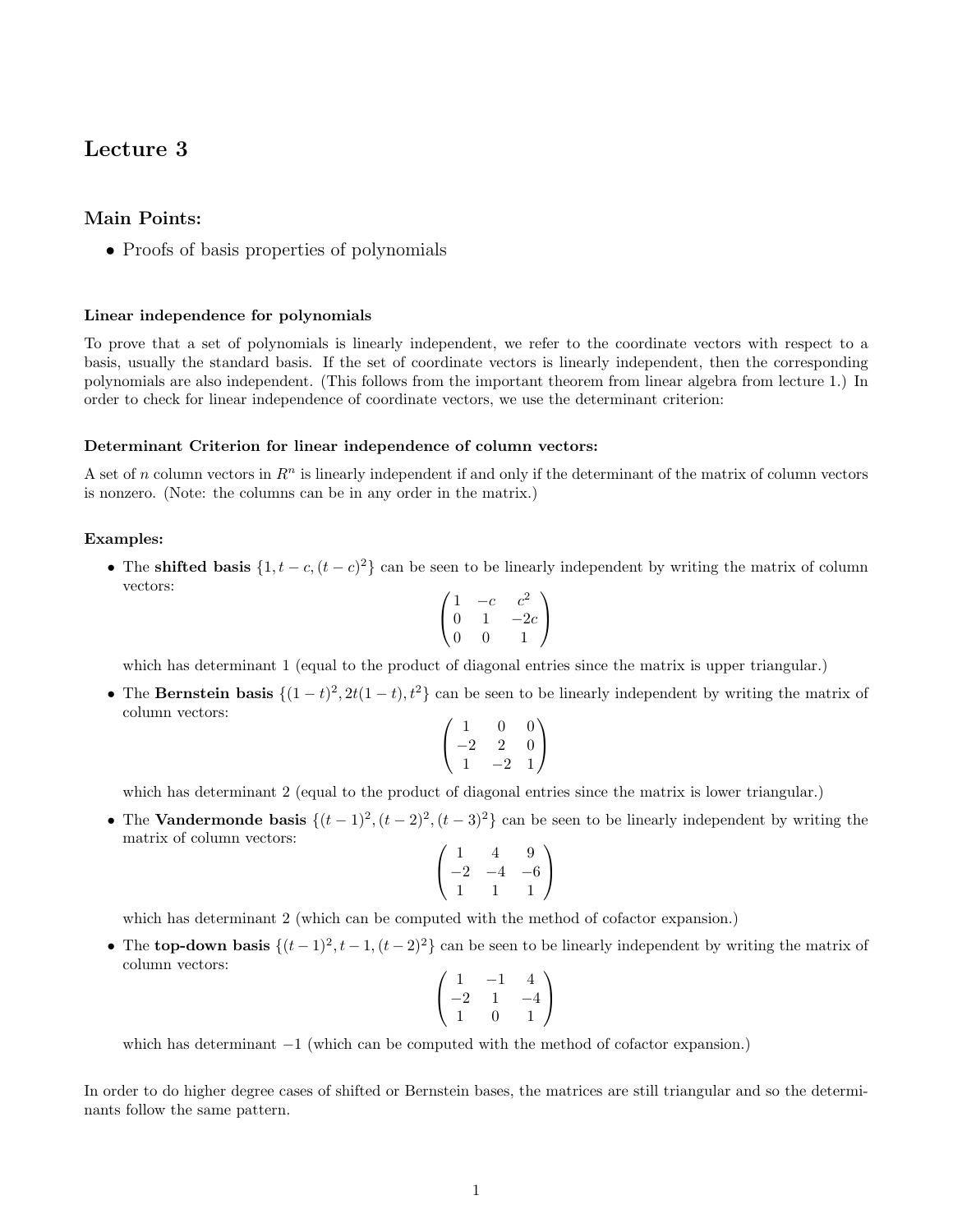It is useful to recall the binomial expansion:

$$
(a+b)^n = {n \choose 0}a^nb^0 + {n \choose 1}a^{n-1}b^1 + {n \choose 2}a^{n-2}b^2 + \dots + {n \choose n-2}a^2b^{n-2} + {n \choose n-1}a^1b^{n-1} + {n \choose n}a^0b^n.
$$

## Examples:

- The general shifted basis  $\{1, t c, (t c)^2, \ldots, (t c)^d\}$  has upper triangular change of basis matrix (to the standard basis), which has determinant 1:
	- 1  $-c$   $c^2$   $\cdots$   $(-c)^d$ 0 1  $-2c \cdots \binom{d}{d-1} (-c)^{d-1}$ 0 0 1  $\cdots \frac{d}{d-2}(-c)^{d-2}$ 0 0 0  $\cdots$   $\binom{d}{d-3}(-c)^{d-3}$ . . . . . . . . . · · · . . .  $0 \quad 0 \quad 0 \quad \cdots \quad 1$   $= 1.$
- The general Bernstein basis

$$
\{B_0^d(t), B_1^d(t), \dots, B_d^d(t)\} = \{(1-t)^d, d(1-t)^{d-1}t, \binom{d}{2}(1-t)^{d-2}t^2, \dots, t^d\}
$$

has lower triangular change of basis matrix (to the standard basis), which has nonzero determinant (since all the binomial coefficients are nonzero):

$$
\begin{vmatrix}\n\begin{pmatrix}\nd \\
0\n\end{pmatrix} & 0 & 0 & \cdots & 0 \\
\ast & \begin{pmatrix}\nd \\
1\n\end{pmatrix} & 0 & \cdots & 0 \\
\ast & \ast & \begin{pmatrix}\nd \\
2\n\end{pmatrix} & \cdots & 0 \\
\vdots & \vdots & \ddots & \vdots \\
\ast & \ast & \ast & \cdots & \begin{pmatrix}\nd \\
d\n\end{pmatrix}\n\end{vmatrix} = \begin{pmatrix}\nd \\
0\n\end{pmatrix} \begin{pmatrix}\nd \\
1\n\end{pmatrix} \begin{pmatrix}\nd \\
2\n\end{pmatrix} \cdots \begin{pmatrix}\nd \\
d\n\end{pmatrix} \neq 0.
$$

For Vandermonde and top-down bases, however, we need different formulas. We start with the Vandermonde determinant.

#### Vandermonde Determinant Formula:

$$
\begin{vmatrix} 1 & t_0 & t_0^2 & \cdots & t_0^d \\ 1 & t_1 & t_1^2 & \cdots & t_1^d \\ \vdots & \vdots & \vdots & \vdots & \vdots \\ 1 & t_d & t_d^2 & \cdots & t_d^d \end{vmatrix} = \prod_{0 \le i < j \le d} (t_j - t_i)
$$

#### Examples:

• A Vandermonde determinant with  $t_0 = 2$ ,  $t_1 = 3$ ,  $t_2 = 4$ :

$$
\begin{vmatrix} 1 & 2 & 2^2 \\ 1 & 3 & 3^2 \\ 1 & 4 & 4^2 \end{vmatrix} = (3-2)(4-2)(4-3) = 2
$$

• A Vandermonde determinant with  $t_0 = -2$ ,  $t_1 = 5$ ,  $t_2 = 3$ :

$$
\begin{vmatrix} 1 & -2 & 2^2 \\ 1 & 5 & 3^2 \\ 1 & 3 & 4^2 \end{vmatrix} = (5 - (-2))(3 - (-2))(3 - 5) = -70
$$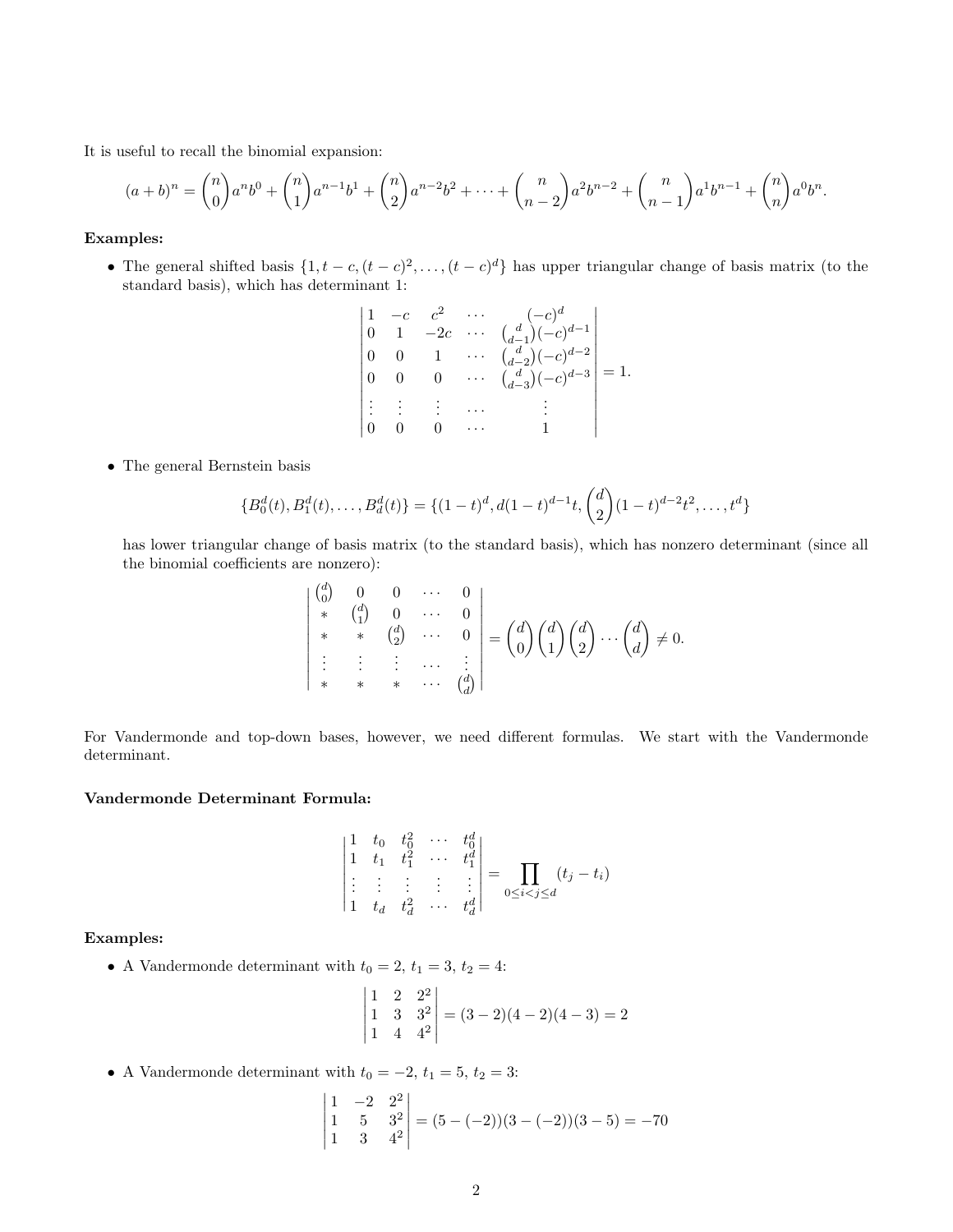#### Proof of Vandermonde Determinant Formula:

Let

$$
D = \begin{vmatrix} 1 & t_0 & t_0^2 & \cdots & t_0^d \\ 1 & t_1 & t_1^2 & \cdots & t_1^d \\ \vdots & \vdots & \vdots & \vdots & \vdots \\ 1 & t_d & t_d^2 & \cdots & t_d^d \end{vmatrix}.
$$

This is an  $n \times n$  determinant, with  $n = d+1$ . To prove this formula, we will use an induction argument. The induction hypothsis is that the formula is true for  $n \leq d$ . The base case is  $d = 0$ . We can check this case immediately, since the formula then simply says that  $1 = 1$ . The case  $d = 1$  can also be checked directly, which is:

$$
D = \begin{vmatrix} 1 & t_0 \\ 1 & t_1 \end{vmatrix} = t_1 - t_0
$$

which we know to be true from the  $2 \times 2$  determinant formula:

$$
\begin{vmatrix} a & b \\ c & d \end{vmatrix} = ad - bc.
$$

So we want to show that  $D = \prod$  $0 \leq i < j \leq d$  $(t_j - t_i)$ . In order to show this, we introduce a polynomial which is defined as

a determinant:

$$
P(x) = \begin{vmatrix} 1 & x & x^2 & \cdots & x^d \\ 1 & t_1 & t_1^2 & \cdots & t_1^d \\ \vdots & \vdots & \vdots & \vdots & \vdots \\ 1 & t_d & t_d^2 & \cdots & t_d^d \end{vmatrix}.
$$

Because we can expand by cofactors along the top row of the determinant, it is clear that  $P(x)$  is a polynomial of degree at most d, with coefficients given by determinants using the values  $t_1, \ldots, t_d$ . From the definitions, we also have  $D = P(t_0)$ . Next, we will factor the polynomial  $P(x)$  in order to arrive at the determinant formula.

To factor  $P(x)$  we simply notice that it must have zeros given by  $t_1, \ldots, t_d$ . This follows from the property of a determinant which says that if two rows or two columns are identical, then the determinant equals zero. Each of these zeros corresponds to a factor and so we have d factors:

$$
P(x) = C \cdot (x - t_1)(x - t_2) \cdots (x - t_d),
$$

where  $C$  is some constant. Since this polynomial has degree  $d$ , there can be no other factors. We can also determine the constant C by looking at the original definition of  $P(x)$  using the determinant. This tells us that the coefficient of  $x^d$  must be a cofactor determinant given by:

$$
\begin{vmatrix} 1 & t_1 & t_1^2 & \cdots & t_1^{d-1} \\ \vdots & \vdots & \vdots & \vdots & \vdots \\ 1 & t_d & t_d^2 & \cdots & t_d^{d-1} \end{vmatrix}.
$$

This has the same form as the original determinant, so we can use the induction step: We assume that the original formula works for all smaller Vandermonde determinants, such as this one. This says that the coefficient C must be:

$$
C = \prod_{1 \le i < j \le d} (t_j - t_i)
$$

But then

$$
D = P(t_0) = C \cdot (t_0 - t_1)(t_0 - t_2) \cdots (t_0 - t_d)
$$
\n(1)

$$
= \left( \prod_{1 \leq i < j \leq d} (t_j - t_i) \right) \cdot (t_0 - t_1)(t_0 - t_2) \cdots (t_0 - t_d) \tag{2}
$$

$$
= \prod_{0 \le i < j \le d} (t_j - t_i) \tag{3}
$$

=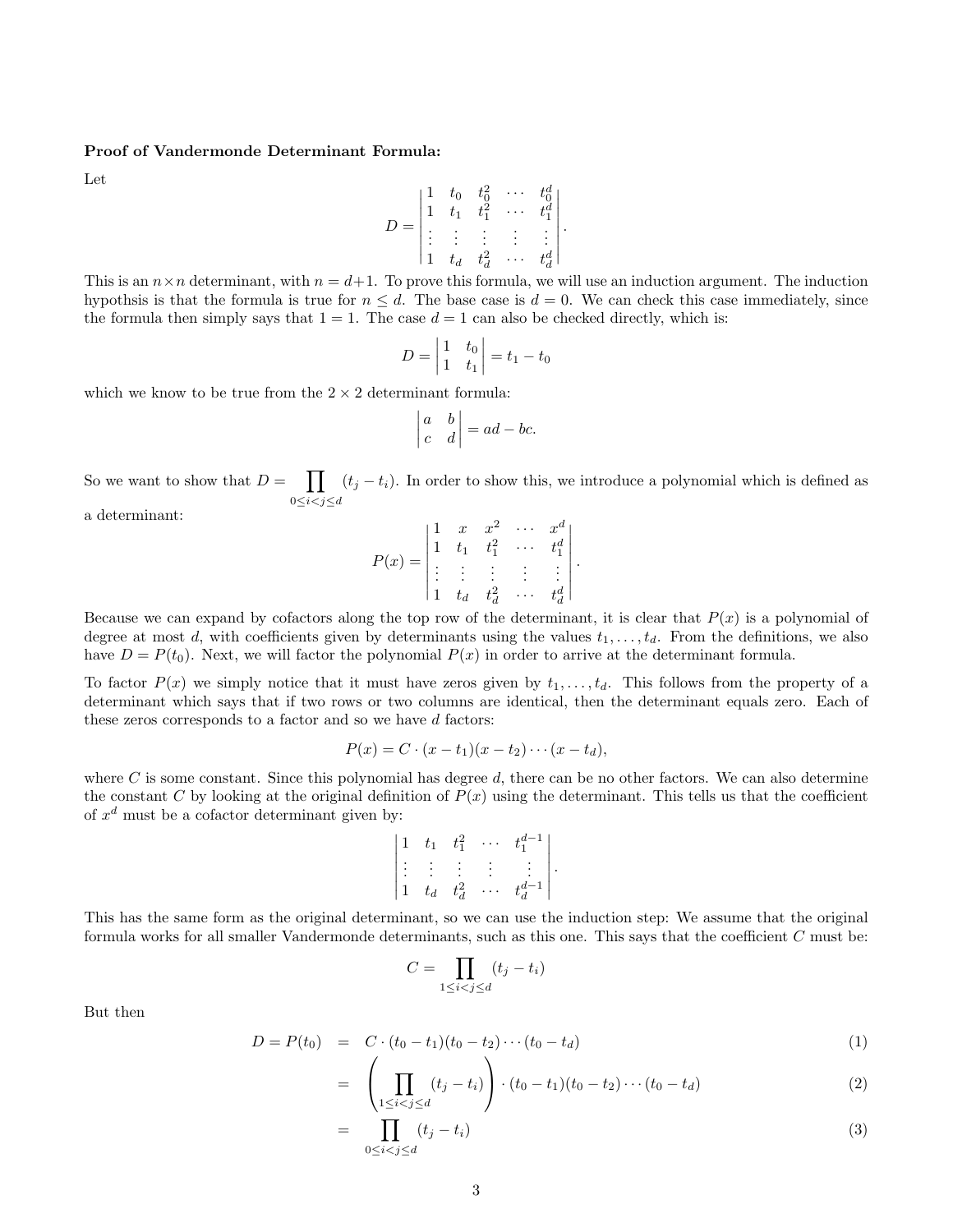which completes the proof.

## Examples:

• To see how this proof applies to a Vandermonde basis of degree 2 we can start with the basis:

$$
\{(t-t_0)^2, (t-t_1)^2, (t-t_2)^2\}.
$$

Now we would like to show that these polynomials are linearly independent, so we first write down the matrix of column vectors:

$$
\begin{pmatrix} t_0^2 & t_1^2 & t_2^2 \ -2t_0 & -2t_1 & -2t_2 \ 1 & 1 & 1 \end{pmatrix}
$$

We can apply a few properties of determinants to see that this is a constant times a Vandermonde determinant. Call this matrix A. Then by swapping the first and last rows, then factoring out a  $-2$  from the second row, and taking a transpose, and applying the Vandermonde formula yields:

$$
det(A) = -\begin{vmatrix} 1 & 1 & 1 \ -2t_0 & -2t_1 & -2t_2 \ t_0^2 & t_1^2 & t_2^2 \end{vmatrix} = -(-2)\begin{vmatrix} 1 & 1 & 1 \ t_0 & t_1 & t_2 \ t_0^2 & t_1^2 & t_2^2 \end{vmatrix} = 2 \cdot \begin{vmatrix} 1 & t_0 & t_0^2 \ 1 & t_1 & t_1^2 \ 1 & t_2 & t_2^2 \end{vmatrix} = 2 \cdot (t_1 - t_0)(t_2 - t_0)(t_2 - t_1)
$$

This uses the properties of determinants:

 $\overline{1}$ 

- swapping two rows changes a determinant by a factor of −1
- a nonzero constant can be factored out of a single row or column
- transpose does not change a determinant

#### Linearity of Determinant Operator:

The determinant of an  $n \times n$  matrix produces a single number, as a function of all  $n^2$  entries of the matrix. However, the determinant can also be considered as a function of a single row or column, with constants in all the other entries. For instance, in the  $3 \times 3$  case we can write:

$$
\begin{vmatrix} x & y & z \\ a & b & c \\ d & e & f \end{vmatrix} = \begin{vmatrix} b & c \\ e & f \end{vmatrix} x - \begin{vmatrix} a & c \\ d & f \end{vmatrix} y + \begin{vmatrix} a & b \\ d & e \end{vmatrix} z = (bf - ce)x - (af - dc)y + (ae - bd)z,
$$

which is a linear function of the first row. Further, if the first row is a sum  $[x, y, z] = [x_1, y_1, z_1] + [x_2, y_2, z_2]$ , then we have  $\mathbf{r}$ 

|  |  | $\begin{vmatrix} x & y & z \\ a & b & c \\ d & e & f \end{vmatrix} = \begin{vmatrix} x_1 & y_1 & z_1 \\ a & b & c \\ d & e & f \end{vmatrix} + \begin{vmatrix} x_1 & y_1 & z_1 \\ a & b & c \\ d & e & f \end{vmatrix},$ |  |  |  |
|--|--|--------------------------------------------------------------------------------------------------------------------------------------------------------------------------------------------------------------------------|--|--|--|

and also:

$$
\begin{vmatrix} cx & cy & cz \\ a & b & c \\ d & e & f \end{vmatrix} = c \begin{vmatrix} x & y & z \\ a & b & c \\ d & e & f \end{vmatrix}.
$$

Another way to write this is to let  $v = [x, y, z]$ ,  $v_1 = [x_1, y_1, z_1]$ , and  $v_2 = [x_2, y_2, z_2]$ , and define:

$$
L(v) = \begin{vmatrix} x & y & z \\ a & b & c \\ d & e & f \end{vmatrix}
$$

.

Then by the properties above, we have:

$$
L(v_1 + v_2) = L(v_1) + L(v_2)
$$
 and  $L(cv) = cL(v)$ ,